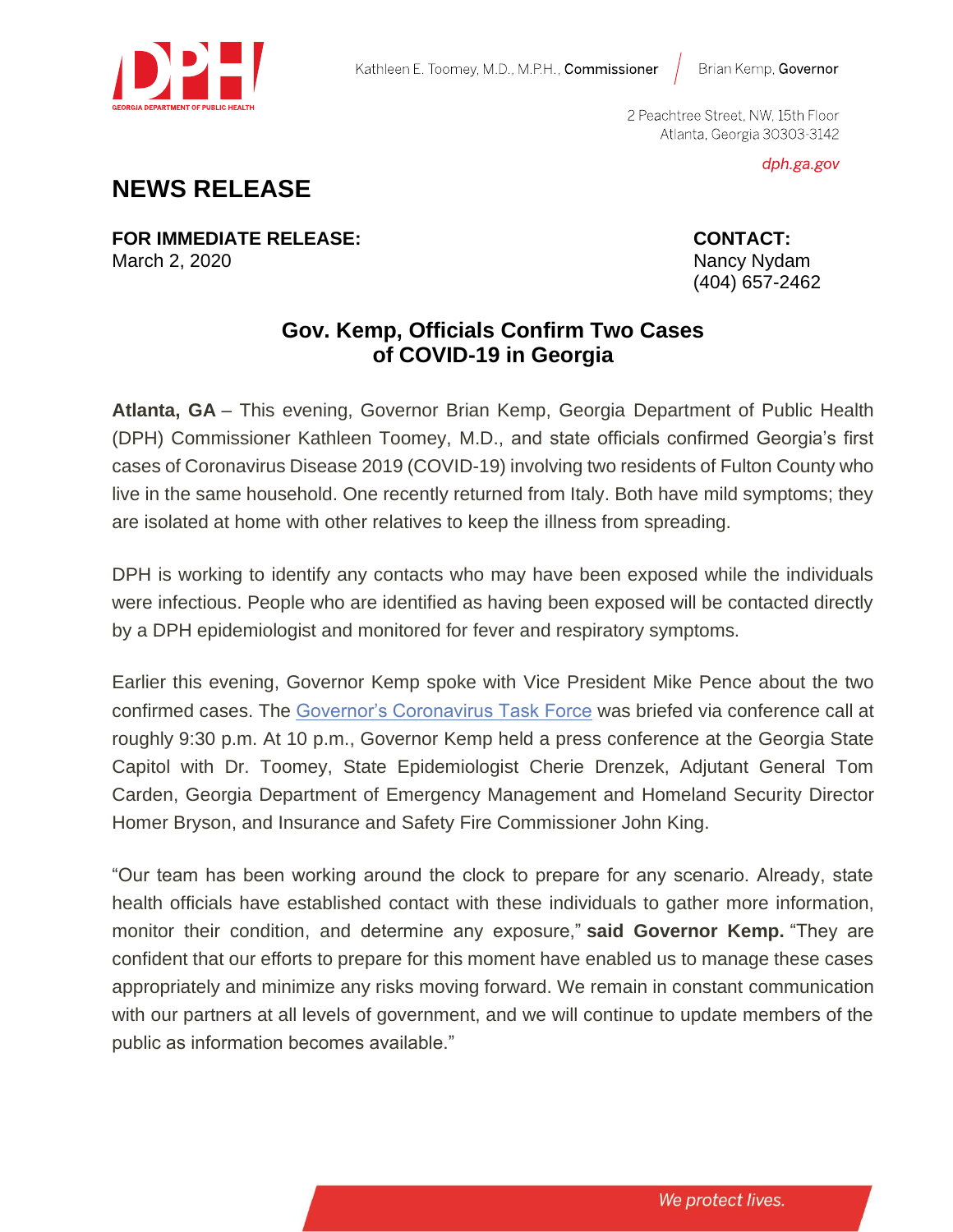"We knew that Georgia would likely have confirmed cases of COVID-19, and we planned for it. The immediate risk of COVID-19 to the general public, however, remains low at this time," **said Kathleen E. Toomey, M.D., M.P.H, DPH commissioner.** "I cannot emphasize enough the need for all Georgians to follow the simple precautions that DPH always urges to prevent the spread of respiratory viruses."

COVID-19 spreads through the air when an infected person coughs or sneezes. Symptoms appear within two to 14 days after exposure and include fever, cough, runny nose, and difficulty breathing. Those considered at risk for contracting the virus are individuals with travel to areas where there are ongoing outbreaks of COVID-19 or individuals in close contact with a person infected with COVID-19.

## **Best Practices**

Wash your hands often with soap and warm water for at least 20 seconds. If soap and water are not available, use an alcohol-based hand sanitizer.

Avoid touching your eyes, nose, and mouth with unwashed hands.

Avoid close contact with people who are sick.

Stay home when you are sick.

Cover your cough or sneeze with a tissue, then throw the tissue in the trash.

Clean and disinfect frequently touched objects and surfaces.

The flu is still widespread and active throughout the state, so if you have not already gotten a flu shot, it is not too late. While the flu shot will not protect against COVID-19, it will prevent serious complications that require hospitalization and prevent overburdening the health care system in the event of a COVID-19 outbreak.

If you have recently traveled to areas where there are ongoing outbreaks of COVID-19 and develop fever with cough and shortness of breath within 14 days of your travel, or if you have had contact with someone who is suspected to have COVID-19, stay home and call your health care provider or local health department right away. Be sure to call before going to a